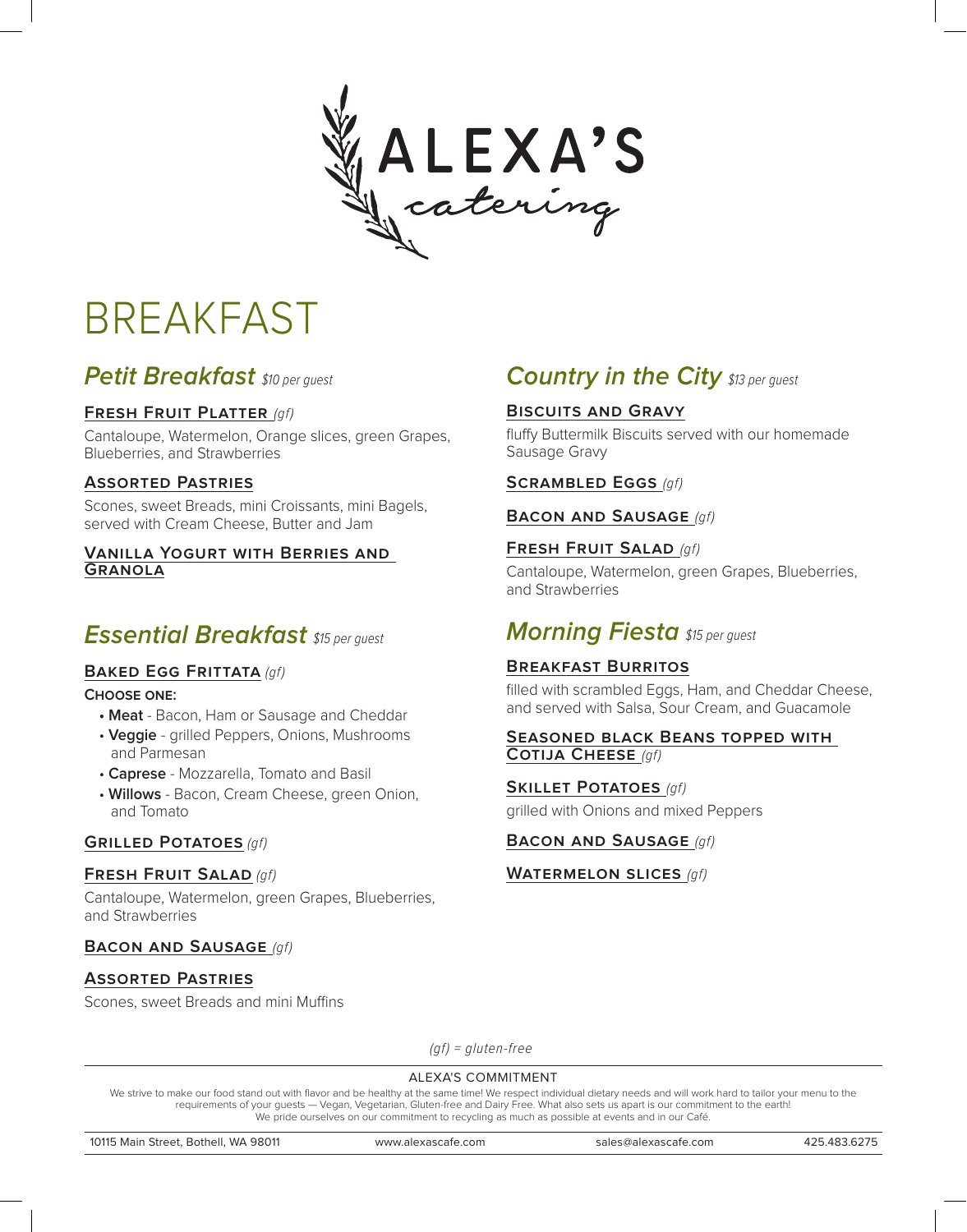

# **Breakfast on the Go** \$13 per quest

# **Breakfast Sandwiches on English Muffins**

#### **Choose two:**

- Bacon, Egg and Cheddar
- Ham, Egg and Cheddar
- Sausage Patty, Egg and Cheddar
- Turkey Bacon, Egg and Cheddar

#### **Assorted Pastries**

Scones, sweet Breads and mini Muffins

#### **Fresh Fruit Salad** (gf)

Cantaloupe, Watermelon, green Grapes, Blueberries, and Strawberries

# **Beverages**

# **Coffee and Tea** \$2

We are proud to offer Caffe Vita Coffee and Stash Tea served with Cream and Sugar

#### **Bottled Orange, Cranberry, and Grapefruit Juice** \$2

#### **Bottled Spring or Sparkling Water** \$2

#### **San Pelligrino Aranciata & Limonata** \$2

#### **INFUSED WATER \$1.50**

Cucumber and Mint Orange and Grapefruit Lemon and Basil Watermelon and Lime

# **Sweet Tooth** \$14 per guest

#### **Build your own French Toast - or - Mini Pancakes Bar**

#### **Choose one:**

Our thick sliced Sourdough Bread

**- or -**

Fluffy mini Buttermilk Pancakes

both are served with Maple Syrup, Strawberries, Blueberries, powdered Sugar, and Butter

# **Scrambled Eggs** (gf)

# **Bacon and Sausage** (gf)

#### **Fresh Fruit platter** (gf)

Cantaloupe, Watermelon, Orange slices, green Grapes, Blueberries, and Strawberries

#### ALEXA'S COMMITMENT

We strive to make our food stand out with flavor and be healthy at the same time! We respect individual dietary needs and will work hard to tailor your menu to the requirements of your guests — Vegan, Vegetarian, Gluten-free and Dairy Free. What also sets us apart is our commitment to the earth! We pride ourselves on our commitment to recycling as much as possible at events and in our Café.

10115 Main Street, Bothell, WA 98011 www.alexascafe.com sales@alexascafe.com 425.483.6275